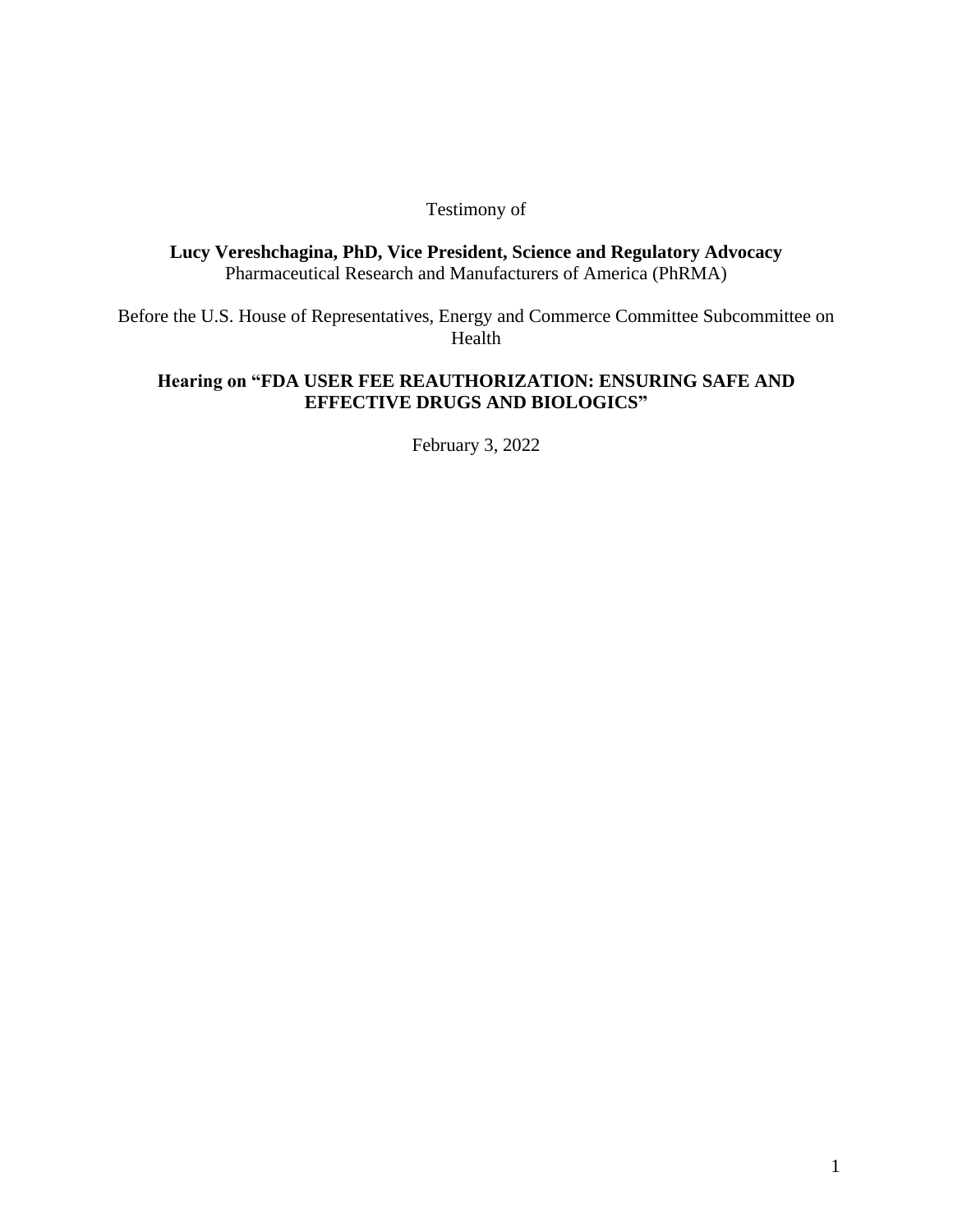Good afternoon, Chairwoman Eshoo, Ranking Member Guthrie, and the Members of the Subcommittee:

My name is Lucy Vereshchagina, Vice President, Science and Regulatory Advocacy at the Pharmaceutical Research and Manufacturers of America (PhRMA). PhRMA represents the country's leading innovative biopharmaceutical research companies, which are devoted to discovering and developing medicines that enable patients to live longer, healthier, and more productive lives. Over the past 20 years, PhRMA member companies have invested more than \$1 trillion in the search for new treatments and cures, including an estimated \$91.1 billion in 2020 alone.<sup>i</sup>

I am pleased to appear before you to provide PhRMA's perspective on the importance of the Prescription Drug User Fee Act (PDUFA) and the Biosimilar User Fee Act (BsUFA) and their timely reauthorization. As you know, PhRMA served as one of Industry's principal negotiators with FDA and fully supports both the PDUFA VII and BsUFA III technical agreements.

Today, I will briefly speak to PhRMA's perspective on the successes of the two user fee programs and key elements of each agreement.

## **Perspectives on the Success of the PDUFA Program**

For nearly 30 years, PDUFA has helped the FDA fulfill its central mission – to help protect and promote the public health – by allowing the Agency to stay abreast of ever-evolving science and have the resources to keep pace with the innovative drugs and biologics entering the review pipeline.

In large part because of PDUFA, the United States now leads the world in the introduction of new medicines,<sup>ii</sup> and the FDA's human drug review program is the global gold standard for regulatory review and approval. Over the years, the PDUFA program has produced positive and tangible results that matter to patients. Since 1992 when the program was first enacted, PDUFA has provided more timely patient access to more than 1,700 new drugs and biologics including treatments for cancer, rare diseases, cardiovascular, neurological, and infectious diseases.

The uncertainty of the global pandemic has highlighted the paramount importance of the economic competitiveness of our nation and the need for continued advancement of innovationbased industries. PDUFA VII will build on the Program's past successes to bolster critical capabilities, improve efficiencies in drug review, and encourage the significant R&D investments made by biopharmaceutical companies in the United States.

PDUFA plays a critical role in the FDA's ability to review human drug applications. Consequently, the Program also provides biopharmaceutical companies with greater regulatory predictability, which fosters continued investment in research and development. This has been illustrated by the significant number of approvals occurring during the COVID-19 pandemic, which is a testament to the Agency's commitment to the public health and the dedication of biopharmaceutical companies to drive medical advancements despite the ongoing challenges of COVID-19.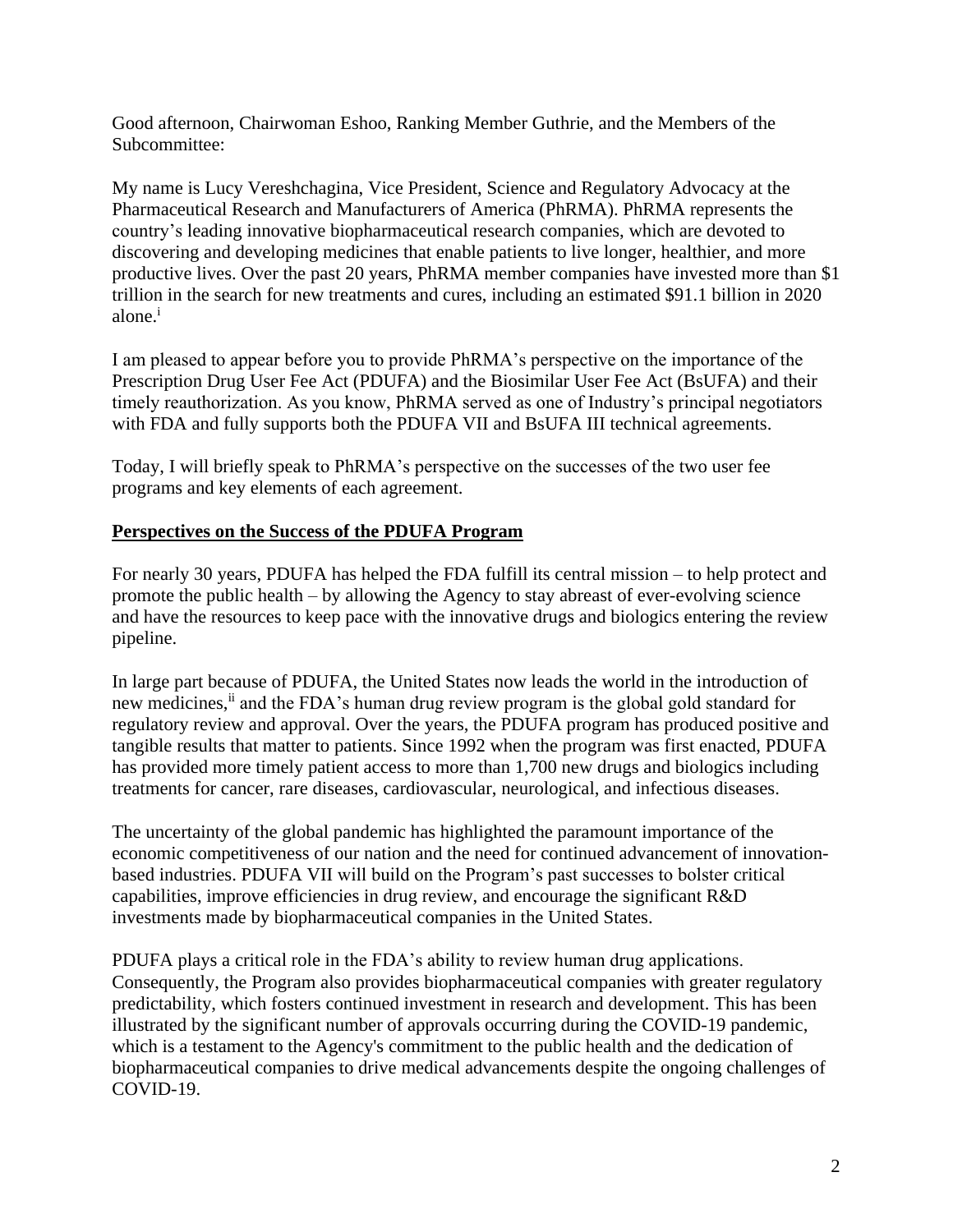PDUFA VII will strengthen regulatory review fundamentals while enhancing accountability, transparency, and resource management at FDA. The overarching PDUFA VII efforts build on successes of the previous cycles and are aimed at modernizing the US regulatory and drug development paradigm and addressing new areas such as digital health technologies, cell and gene therapies, and manufacturing.

PDUFA VII also includes commitments that advance emerging COVID-19 lessons learned. FDA and the biopharmaceutical industry are utilizing novel approaches to clinical trials and facility inspections to support continued innovation and operations during the pandemic and to inform efficient regulatory decision-making to address COVID-19. The PDUFA VII provisions leverage lessons learned in adapting to and meeting the challenges presented by the COVID-19 pandemic, enhancing our future preparedness and ability to keep pace with scientific advancements.<sup>iii</sup>

Through the targeted improvements outlined in the draft PDUFA VII commitment letter, the PDUFA VII agreement will have a lasting and meaningful impact on the biopharmaceutical industry's ability to develop innovative, safe, and effective medicines for patients in a timely manner. Specifically, PDUFA VII will:

- strengthen scientific dialogue and advance innovation;
- enhance patient-centric drug review and support safety monitoring;
- support the next wave of advanced biological therapies;
- modernize regulatory evidence generation and drug development tools;
- advance digital technologies and IT infrastructure;
- enhance innovation in manufacturing and product quality reviews; and
- build on PDUFA VI efforts to modernize FDA financial and staff resource management.

Specifically:

### *PDUFA VII Will Strengthen Scientific Dialogue and Advance Innovation*

Effective interactions with FDA throughout development, from the pre-investigational new drug (IND) phase to the clinical development phase, can help minimize the risk of late-stage drug development failures, increase the probability that safety and efficacy data are available in a timely manner and mitigate issues that would delay patient access to approved treatments. PDUFA VII will help expand opportunities to incorporate FDA feedback throughout the drug development process, including through formalized Initial Targeted Engagement for Regulatory Advice on CDER/CBER Products (INTERACT) meetings for innovative products early in development. PDUFA VII will also provide for the creation of a new formal Type D meeting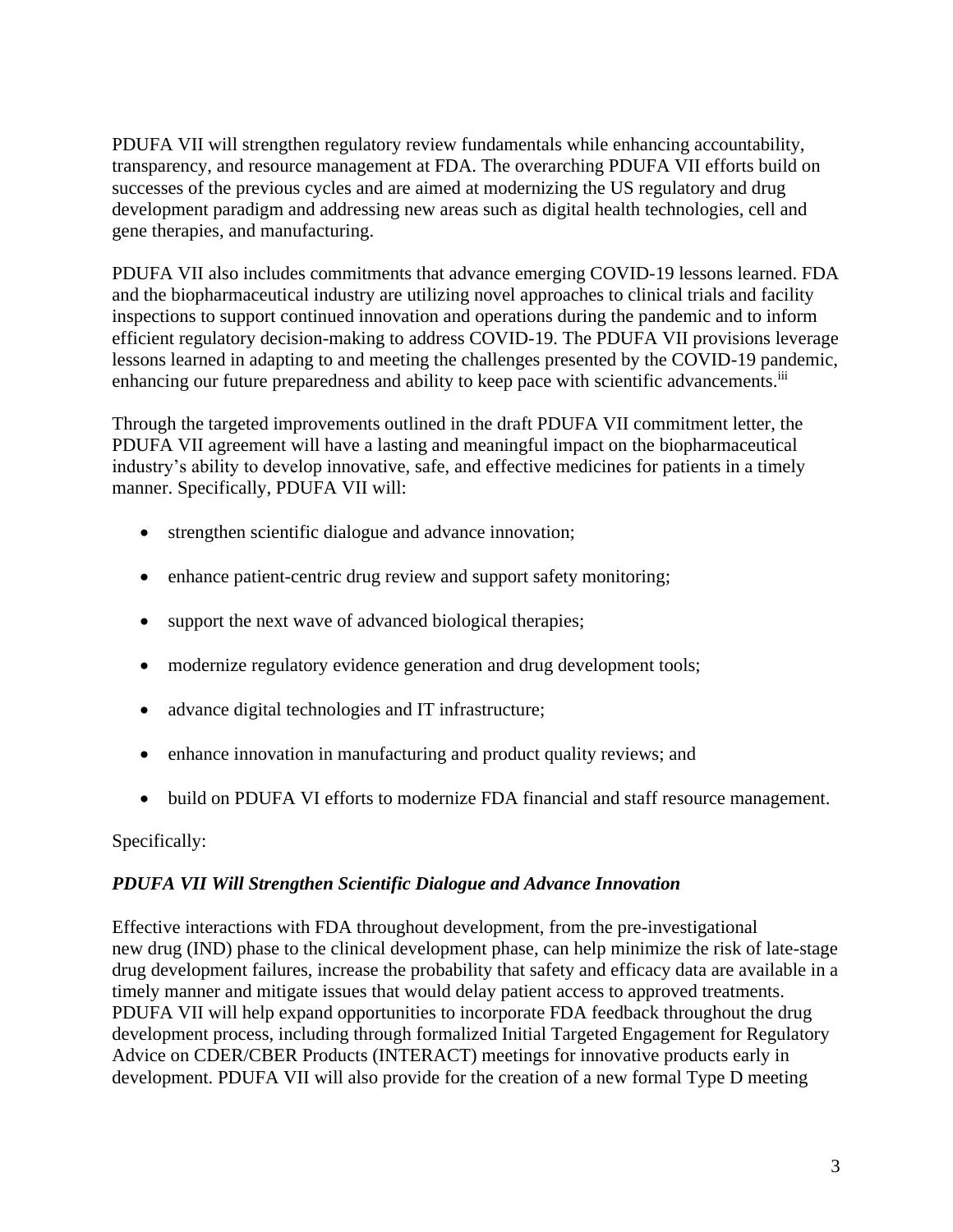with a shorter timeframe for focused discussion, including on innovative approaches, and enhanced processes and timelines for communicating and reviewing postmarketing requirements.

PDUFA VII proposed performance goals will also address regulation of combination products through new and enhanced procedures, timelines and guidance for human factor validation protocols and use-related risk analysis. In addition, PDUFA VII will support the development of treatments for rare diseases with the establishment of new pilot programs for supporting efficacy endpoint development and will establish a Split Real Time Application Review (STAR) to shorten the approval timeline for certain novel uses of approved therapies. Streamlined processes and prompt FDA feedback on sponsor questions and pressing development issues will help ensure regulatory efficiency and predictability for drug development programs involving innovative approaches.

## *PDUFA VII Will Enhance Patient-Centric Drug Review and Support Safety Monitoring*

Through the Patient-Focused Drug Development (PFDD) Initiative established as part of PDUFA  $V^{\text{iv}}$  and continued in PDUFA VI, $^{\text{v}}$  FDA has gained a better understanding of the disease, condition, and treatment elements that are of greatest importance to patients. PDUFA VI also provided significant resources to support the Agency's ability to review, track, and communicate important post-market safety information. This included an investment to expand the Sentinel System's capabilities and enhance the communication process with stakeholders on the use of Sentinel data.

PDUFA VII's proposed performance goals will build on initiatives from PDUFA V and VI and advance the incorporation of patient-centric data into drug development and regulatory reviews. Enabling further incorporation of the patient perspective, including through guidance on patient preference information, and expanded FDA staff training and outreach, will help enhance the patient-centric process by which the industry develops new medicines that address the needs of patients.

Implementation of the proposed PDUFA VII performance goals will also improve Risk Evaluation and Mitigation Strategies (REMS) assessments and advance Sentinel capabilities. PDUFA VII will establish new timelines for FDA review of methodological approaches and study protocols for REMS assessments. PDUFA VII will also advance the Sentinel analytical capabilities to support the use of Sentinel to address questions of product safety and address how real-world evidence (RWE) can be used for studying a drug's effectiveness.

Recognizing the importance of understanding and improving safety for all patients, PDUFA VII includes new Sentinel demonstration projects for assessing drug safety in pregnancy and the outcomes of pregnancies in women exposed to drugs and biological products. These activities will support implementation of a standardized process for determining necessity and type of pregnancy postmarketing studies,

*PDUFA VII Will Support the Next Wave of Advanced Biological Therapies*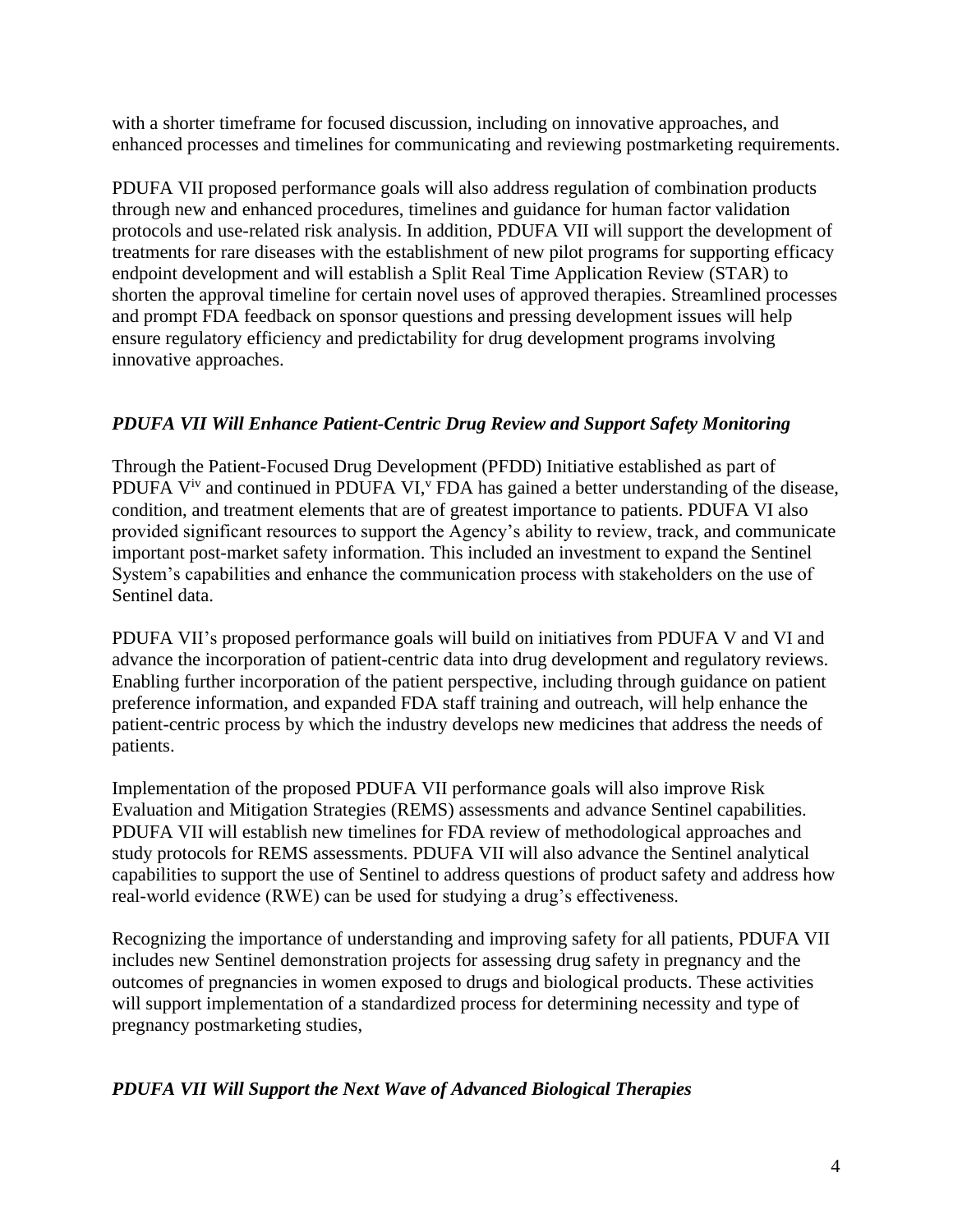A significant area of focus in modern drug development is the field of cell and gene therapies, which aim to treat, prevent, or cure disease by targeting the underlying cause through delivery of targeted cells or genetic material. Cell and gene therapy research holds tremendous promise in leading to the possible development of specialized treatments for patients with a variety of conditions, including genetic diseases, cancer, and infectious diseases.

Implementation of the proposed PDUFA VII performance goals will help ensure the efficient review of applications and timely patient access to innovative biological therapies regulated by FDA's Center for Biologics Evaluation and Research (CBER), including cell and gene therapies. FDA will provide further guidance to support the use of expedited programs for regenerative medicines, improve communication best practices, facilitate review of manufacturing information for products with accelerated clinical development, and advance PFDD activities. PDUFA VII also includes a public process to inform ways cell and gene therapy manufacturers can appropriately leverage a sponsor's internal prior knowledge and public knowledge across therapeutic areas to facilitate development and review of cell and gene therapies.

The proposed PDUFA VII performance goals will also help enable broader use of novel clinical trial designs and approaches for small patient populations and evaluate their application to more common diseases. CBER will be provided dedicated resources to facilitate necessary hiring and training reviewers for these transformative therapies.

### *PDUFA VII Will Modernize Regulatory Evidence Generation and Drug Development Tools*

PDUFA VII will build on successful initiatives from previous PDUFA cycles and authorities in the 21<sup>st</sup> Century Cures Act to further modernize regulatory evidence generation and drug development tools, including advancing the appropriate use of real-world evidence (RWE) and real-world data (RWD) in regulatory decision-making. Delivering new medicines to patients through biomedical innovation requires advancing the development and application of the latest regulatory science approaches to drug development. New and powerful tools emphasize individual patient characteristics and include complex innovative clinical trial designs, the use of RWE, patient-reported outcomes, and advanced statistical methods. PDUFA VII initiatives will help advance regulatory evidence generation and the use of innovative clinical trial approaches and statistical models as well as increase transparency and promote stakeholder learning around acceptable uses of innovative approaches for regulatory decision-making. These initiatives include the establishment of a new pilot program to advance the use of RWE for regulatory decision-making, including for approval of new indications or to satisfy postmarketing study requirements, holding public workshops, and issuing guidance documents on the use of RWE.

PDUFA VII will also facilitate greater use of innovative clinical trial designs by advancing the use of complex adaptive and other novel clinical trial designs, including guidance on Bayesian approaches, and continuing the complex innovative trial design pilot put in place as part of the PDUFA VI commitments. PDUFA VII will also further advance consistency and predictability around the use of modeling and simulations, including model-informed drug development (MIDD) approaches, in regulatory decision-making.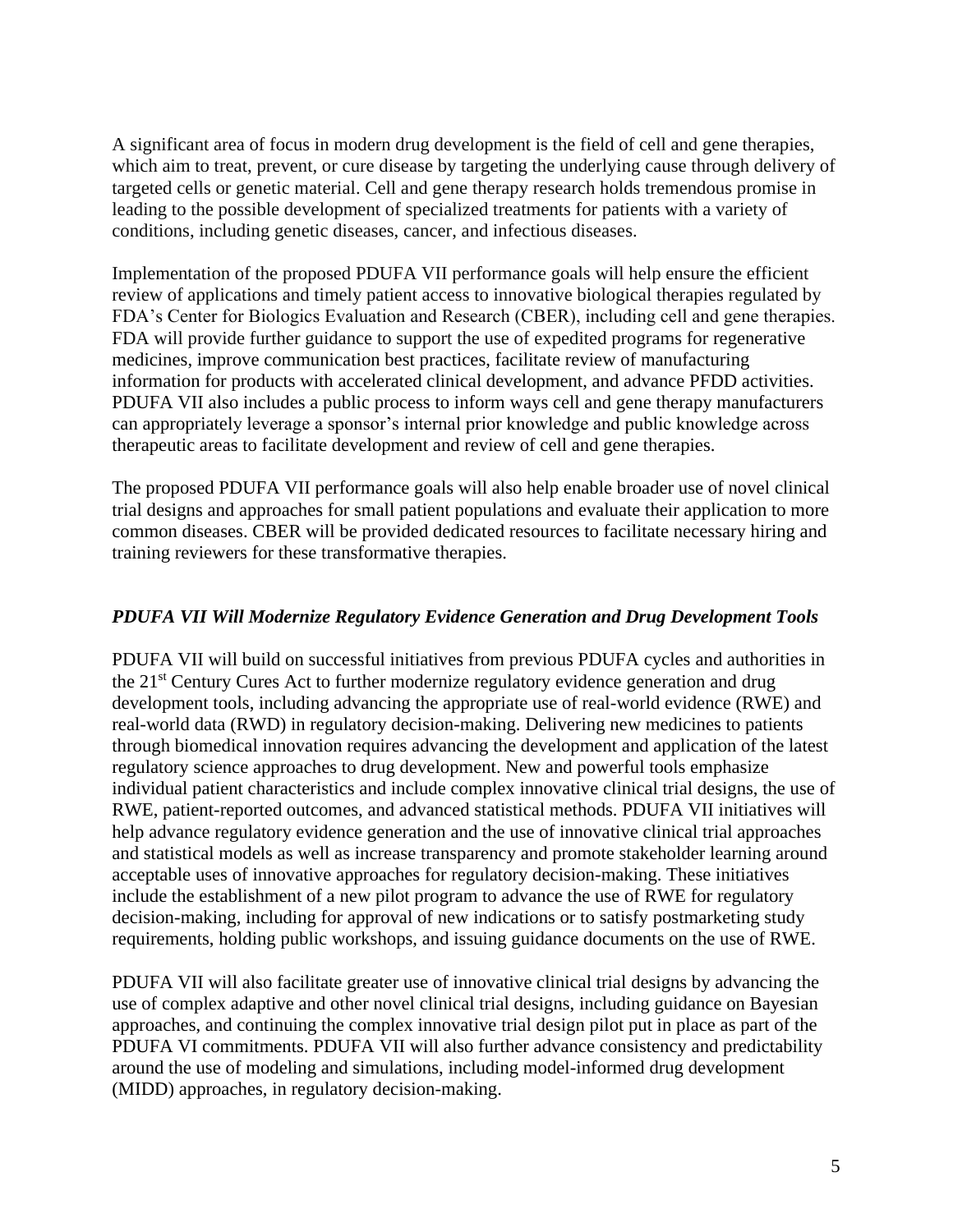## *PDUFA VII Will Advance Digital Health Technologies and Information Technology (IT) Infrastructure*

PDUFA VII will help usher in the future of innovative biopharmaceutical R&D and regulatory review by advancing the use of digital health technologies (DHTs). DHTs – such as digital health products, artificial intelligence, and machine learning – present significant opportunities to support clinical trials and enable remote or decentralized clinical trials. Importantly, decentralized clinical trials have the potential to increase enrollment opportunities and provide access to more diverse patient populations.

PDUFA VII will establish a robust and efficient framework to facilitate the adoption of innovative digital health products, as well as promote coordination and utilization of DHTs in regulatory decision-making across FDA.

PDUFA VII initiatives will also help facilitate a modernized technology infrastructure to underpin and support the FDA's regulatory review process. FDA's data and IT capabilities will be enhanced during PDUFA VII, including, improved support for the review of DHT-generated data, and increased bioinformatics and computational biology capacity to enable review of complex biological data, such as Next Generation Sequencing. PDUFA VII will also help resource the cloud-based modernization of the Electronic Submissions Gateway (ESG) with an improved architecture that supports expanding data submission bandwidth and storage. FDA will also enhance accountability and transparency for the Agency's IT modernization plans by establishing a strategy on data-driven regulatory initiatives that will build on FDA's ongoing efforts as outlined in the Agency's Technology Modernization Action Plan (TMAP) and Data Modernization Action Plan (DMAP).

### *PDUFA VII Will Enhance Manufacturing and Product Quality Reviews*

For the first time in the history of PDUFA, manufacturing and product quality reviews will be addressed through provisions in PDUFA VII. Manufacturing and quality play a vital role in the drug development process and ensuring timely patient access to innovative medicines. In each reauthorization of PDUFA, FDA and industry have further defined the review process for marketing applications to help ensure that the Agency's review remains on track and allows applicants visibility into FDA's review for purposes of increasing first cycle approvals for those applications that are approved by FDA. PDUFA VII will help promote a more efficient review process, advance the use of innovative manufacturing technologies across product platforms and manufacturing sites, and establish a new pilot to facilitate Chemistry, Manufacturing and Controls (CMC) readiness for products with accelerated clinical development timelines. PDUFA VII also includes a commitment for FDA to issue guidance on the use of alternative tools to assess manufacturing facilities named in pending applications, including incorporation of best practices from the use of such tools during the COVID-19 pandemic.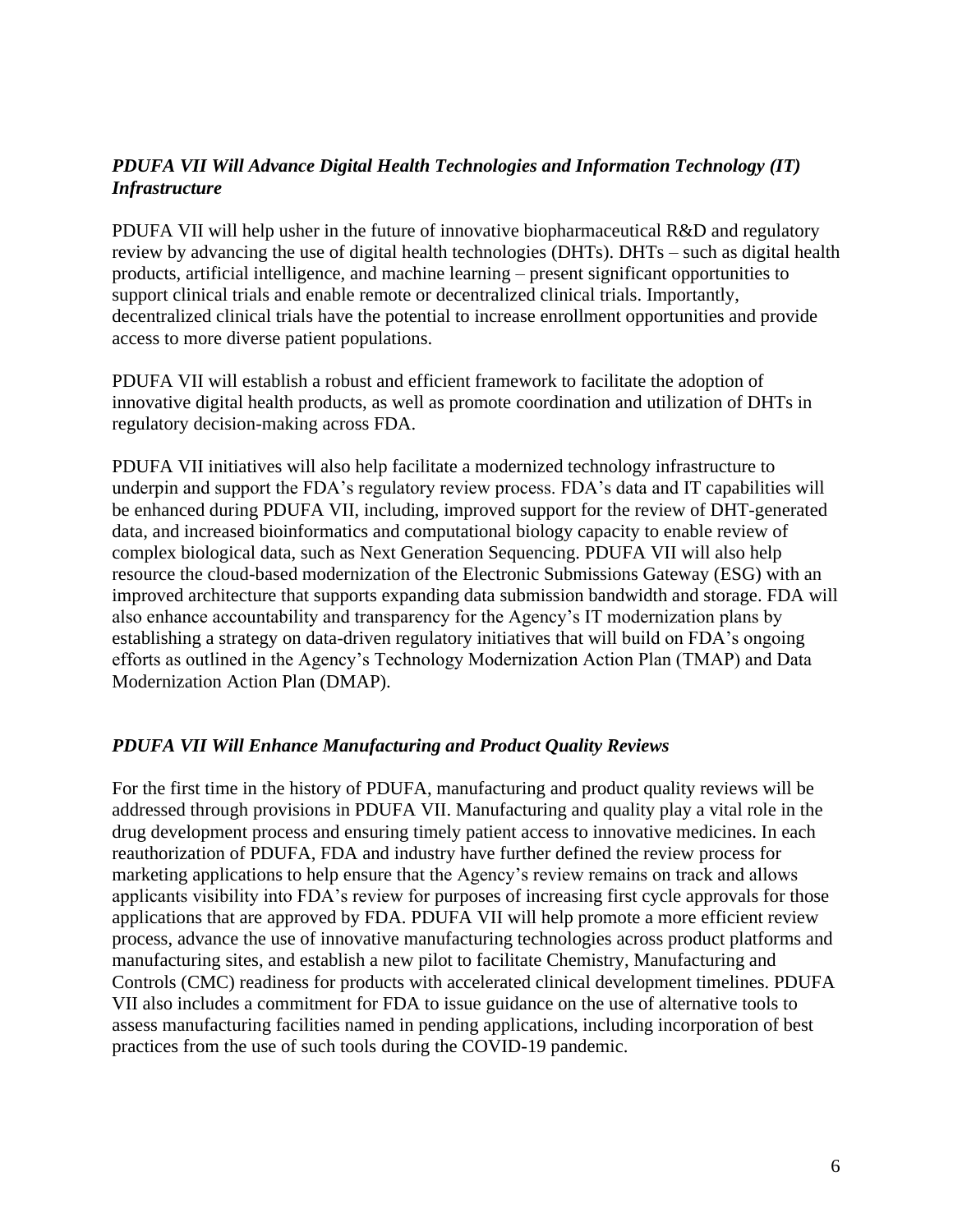# *PDUFA VII Will Build on PDUFA VI Efforts to Modernize FDA Financial and Resource Management*

Transparency into and accountability for the use of user fee resources is a core pillar of the Program and of utmost importance to the biopharmaceutical industry. PDUFA VI included improvements to the financial structure of the PDUFA program<sup>vi</sup> aimed to help ensure financial stability and appropriate staffing for the FDA to meet negotiated goals, with implementation and maturation of these reforms expected to continue into PDUFA VII. PDUFA VI also included improvements to the hiring process and set goals for the hiring of new staff that was needed to fulfill the human drug review program mission. PDUFA VII will build further on the foundational work started in PDUFA VI to help improve accountability and transparency and modernize financial and staff resource management. PDUFA VII includes hiring goals and improvements to recruitment, hiring, retention and training to help ensure that FDA has adequate staffing and can fulfill the commitments outlined in PDUFA VII.

### **Perspectives on the Success of the BsUFA Program**

Biosimilars are playing an increasingly critical role in bringing new treatment options to patients and increasing competition. BsUFA has been essential to strengthening the FDA's ability to implement a regulatory review approach for biosimilar products that is consistent with the Agency's high standards, and the Program has resulted in 33 FDA-approved biosimilar products to date, including two interchangeable biosimilars.

The BsUFA III initiatives will build on the success of the Program and enhance FDA's biosimilar review process while ensuring stability and continued maturation of the Program. In helping provide FDA with the resources needed to enhance the development and review of biosimilars, BsUFA III will, in turn, help increase competition in the marketplace to the benefit of patients. Specifically, BsUFA III will:

- enable timely sponsor interactions with FDA for biosimilars development and review;
- establish timelines for review of certain application supplements, including those seeking to update safety labeling to reflect changes to the reference product labeling;
- advance development of interchangeable biosimilar products and pilot a regulatory science program;
- enhance manufacturing inspection-related communications and modernize facility assessment approaches;
- modernize FDA's IT infrastructure and support adoption of cloud-based technologies; and
- build on BsUFA II efforts to modernize FDA financial and staff resource management.

Specifically,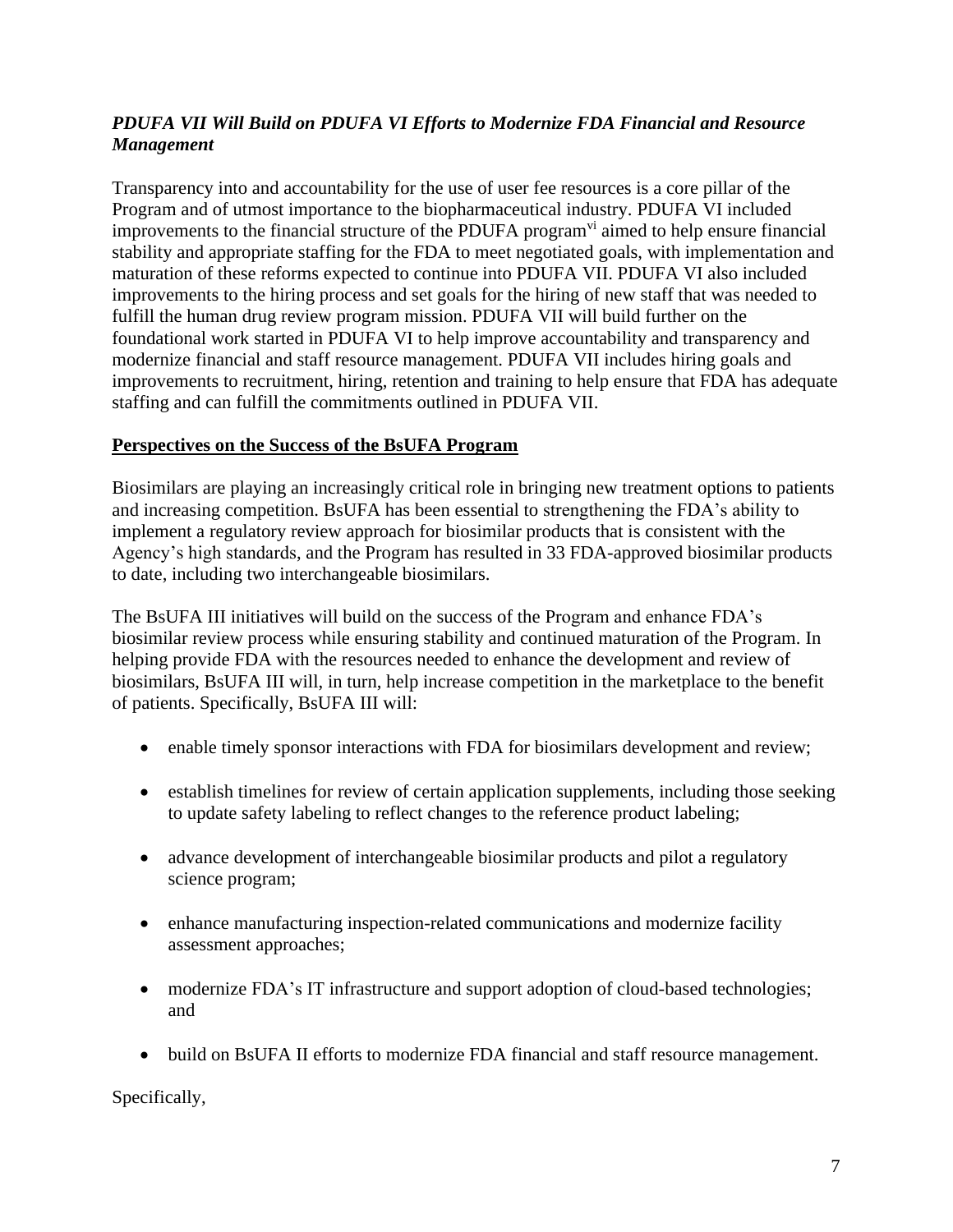## *BsUFA III Will Enable Timely Sponsor Interactions with FDA for Biosimilars Development and Review*

BsUFA III will enable timely interactions between sponsors and FDA during biosimilar development and review. Specifically, BsUFA III includes modifications to existing meeting types such as modification of the current Biosimilar Initial Advisory (BIA) meeting to provide flexibility for discussion of biosimilarity prior to the availability of preliminary comparative analytical data and establishment of a new meeting type for rapid, targeted feedback to assist sponsors during biosimilar product development.

### *BsUFA III Will Establish Timelines for Review of Certain Application Supplements, Including Those Seeking to Update Safety Labeling to Reflect Changes to the Reference Product Labeling*

BsUFA III will enhance consistency and predictability of the biosimilars review process by establishing specific timelines for review of certain application supplements, including those seeking to update safety labeling to reflect changes to the reference product labeling.

## *BsUFA III Will Advance Development of Interchangeable Biosimilar Products and Pilot a Regulatory Science Program*

BsUFA III will provide information and guidance to sponsors for development of biosimilar and interchangeable biosimilar products. FDA will issue guidance and hold a corresponding public workshop on topics foundational for the development of interchangeable biosimilar products. FDA will also pilot a regulatory science program with demonstration projects and deliverables focused on advancing the development of interchangeable biosimilar products and improving the efficiency of biosimilar product development. Informed by the pilot program, FDA will develop and publish a comprehensive strategy outlining specific actions the Agency will take to facilitate the development of biosimilar and interchangeable biosimilar products.

# *BsUFA III Will Enhance Manufacturing Inspection-related Communications and Modernize Facility Assessment Approaches*

As with PDUFA VII, the BsUFA III agreement includes dedicated initiatives to address manufacturing for the first time in the history of the Program. In response to the significant challenges presented by the COVID-19 pandemic to foreign and domestic inspections, FDA employed the use of alternative tools and a risk-based approach to ensure the safety and continuity of the global biopharmaceutical supply chain. BsUFA III will advance use of alternative inspection tools (e.g., requesting records and other information directly from facilities and other inspected entities, utilizing new or existing technology platforms to assess manufacturing facilities as appropriate) to apply COVID-19 lessons learned beyond the current public health emergency. FDA will develop guidance on the use of alternative tools to assess manufacturing facilities named in pending applications, including incorporation of best practices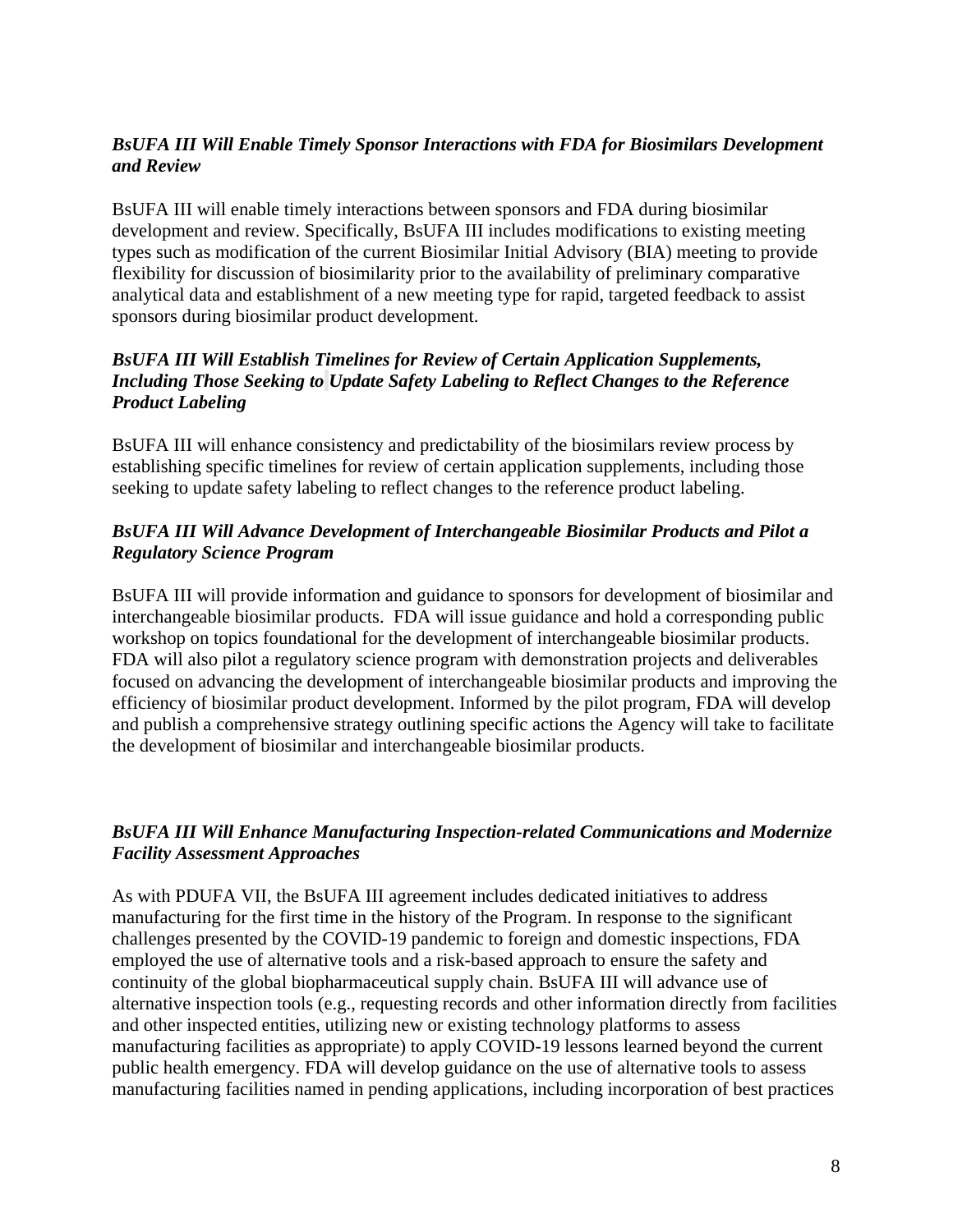from the use of such tools during the COVID-19 pandemic. In addition, BsUFA III will promote timely FDA communication with sponsors regarding manufacturing facility inspections.

## *BsUFA III Will Modernize FDA's IT Infrastructure and Support Adoption of Cloud-based Technologies*

As with the PDUFA VII agreement, BsUFA III will also provide dedicated resources and includes corresponding initiatives related to enhancing the capabilities of FDA's IT and data infrastructure to support the regulatory review of drugs. BsUFA III will help support a modernized, cloud-based ESG and also help with the establishment of a strategy on data-driven regulatory initiatives that will leverage the Agency's current initiatives as detailed in the TMAP and DMAP.

## *BsUFA III Will Build on BsUFA II Efforts to Modernize FDA Financial and Staff Resource Management*

BsUFA II included improvements to the financial structure of the BsUFA program<sup>vii</sup> aimed to help ensure financial stability and appropriate staffing for the FDA to meet negotiated goals, with implementation and maturation of these reforms expected to continue into BsUFA III. Implementation of the proposed BsUFA III performance goals will build on the foundational work started in BsUFA II to modernize financial and staff resource management, accountability, and transparency, including clear hiring goals and progress reporting.

### **Conclusion**

America's biopharmaceutical research and development ecosystem is the best in the world. However, due to the ongoing COVID-19 pandemic and increased global competition, it is imperative that FDA is equipped to help us deliver new treatments and cures to meet patients' unmet medical needs. PDUFA VII and BsUFA III will help ensure that patients have timely access to lifesaving medicines, while maintaining the United States' global leadership in biopharmaceutical innovation.

PhRMA and its member companies are committed to working closely with FDA and all stakeholders to ensure the continued success of the PDUFA and BsUFA programs in bringing safe and effective medicines to patients. PhRMA therefore urges Congress to reauthorize PDUFA and BsUFA in a timely manner to ensure the new enhancements are implemented as planned and protect against any disruptions to these critical programs.

PhRMA applauds your continued commitment to ensuring the long-term stability of the FDA's human drug and biosimilar review programs and to continuing to strengthen the Agency's capabilities in areas critical to keeping pace with the latest scientific advances in drug development and regulation. We look forward to continuing to work with the Committee,